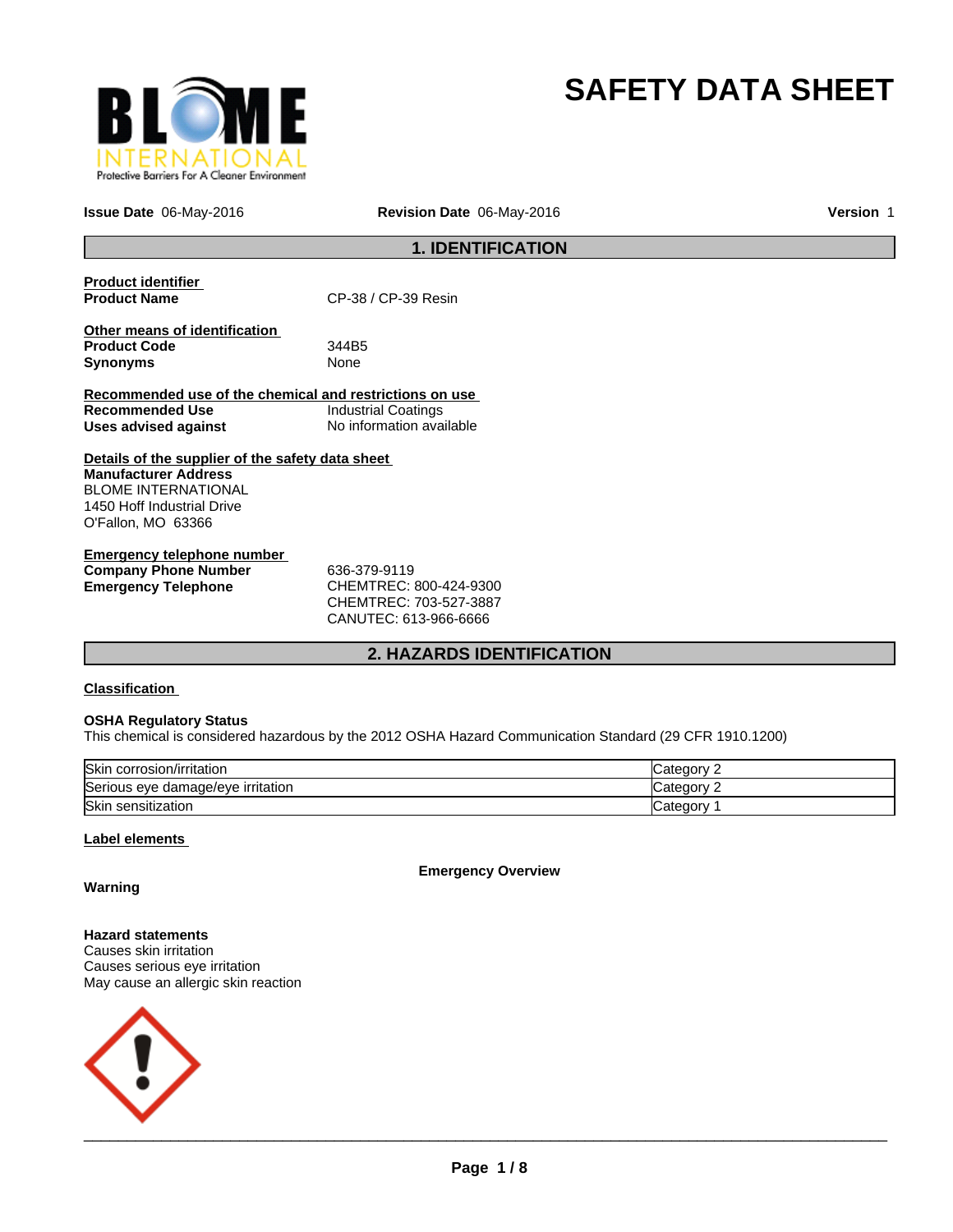### **Appearance** viscous **Physical state** liquid **Odor** Slight Solvent

 $\overline{\phantom{a}}$  ,  $\overline{\phantom{a}}$  ,  $\overline{\phantom{a}}$  ,  $\overline{\phantom{a}}$  ,  $\overline{\phantom{a}}$  ,  $\overline{\phantom{a}}$  ,  $\overline{\phantom{a}}$  ,  $\overline{\phantom{a}}$  ,  $\overline{\phantom{a}}$  ,  $\overline{\phantom{a}}$  ,  $\overline{\phantom{a}}$  ,  $\overline{\phantom{a}}$  ,  $\overline{\phantom{a}}$  ,  $\overline{\phantom{a}}$  ,  $\overline{\phantom{a}}$  ,  $\overline{\phantom{a}}$ 

**Precautionary Statements - Prevention**

Wash face, hands and any exposed skin thoroughly after handling Wear protective gloves/protective clothing/eye protection/face protection Avoid breathing dust/fume/gas/mist/vapors/spray Contaminated work clothing should not be allowed out of the workplace

### **Precautionary Statements - Response**

IF IN EYES: Rinse cautiously with water for several minutes. Remove contact lenses, if present and easy to do. Continue rinsing If eye irritation persists: Get medical advice/attention IF ON SKIN: Wash with plenty of soap and water Take off contaminated clothing and wash before reuse If skin irritation or rash occurs: Get medical advice/attention

### **Precautionary Statements - Disposal**

Dispose of contents/container to an approved waste disposal plant

### **Hazards not otherwise classified (HNOC)**

Not applicable

#### **Other Information**

Toxic to aquatic life with long lasting effects.

#### **Unknown acute toxicity**

11% of the mixture consists of ingredient(s) of unknown toxicity

### **3. COMPOSITION/INFORMATION ON INGREDIENTS**

#### **Substance**

Not applicable

### **Mixture**

| <b>Chemical Name</b>                                                                  | <b>CAS No</b> | Weight-%  |
|---------------------------------------------------------------------------------------|---------------|-----------|
| Bisphenol A-epichlorohydrin polymer *                                                 | 25068-38-6    | 40 - 70   |
| 1,3-Propanediol, 2-ethyl-2-(hydroxymethyl)-,<br>polymer with (chloromethyl) oxirane * | 30499-70-8    | $10 - 30$ |
| Propylene glycol monomethyl ether *                                                   | 107-98-2      | - 5       |
| Silica, amorphous, precipitated and gel *                                             | 112926-00-8   | - 5       |

\*The exact percentage (concentration) of composition has been withheld as a trade secret.

### **4. FIRST AID MEASURES**

#### **Description of first aid measures**

| <b>General advice</b> | If symptoms persist, call a physician. Do not breathe dust/fume/gas/mist/vapors/spray. Do<br>not get in eyes, on skin, or on clothing.                                                                                  |
|-----------------------|-------------------------------------------------------------------------------------------------------------------------------------------------------------------------------------------------------------------------|
| Eye contact           | Immediately flush with plenty of water. After initial flushing, remove any contact lenses and<br>continue flushing for at least 15 minutes. Keep eye wide open while rinsing. If symptoms<br>persist, call a physician. |
| <b>Skin contact</b>   | Wash off immediately with plenty of water for at least 15 minutes. Wash contaminated<br>clothing before reuse. If skin irritation persists, call a physician.                                                           |
| <b>Inhalation</b>     | Remove to fresh air. If symptoms persist, call a physician.                                                                                                                                                             |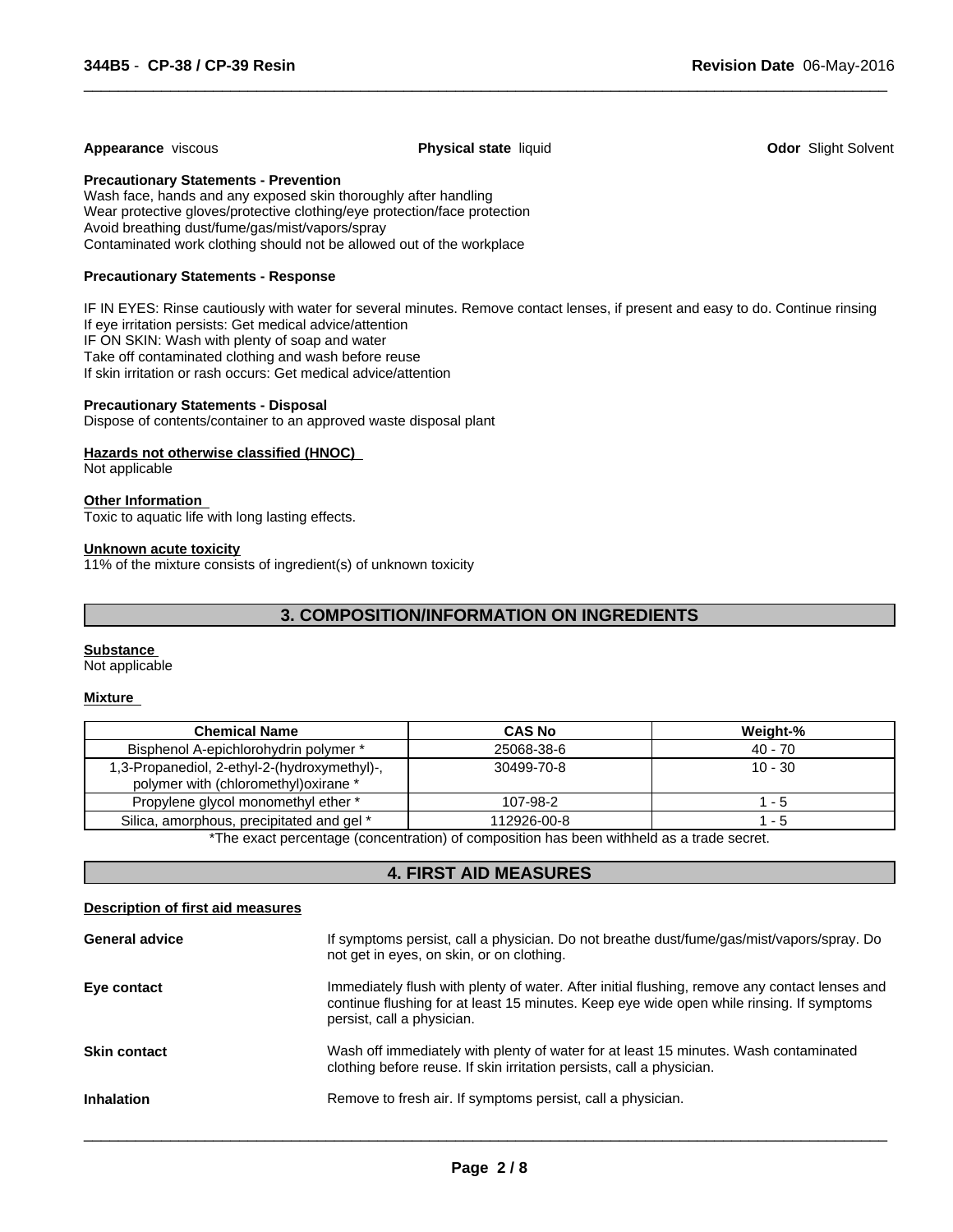| <b>Ingestion</b>                                            | Rinse mouth. Drink plenty of water. Do not induce vomiting without medical advice. Never<br>give anything by mouth to an unconscious person. Call a physician or poison control center<br>immediately. |
|-------------------------------------------------------------|--------------------------------------------------------------------------------------------------------------------------------------------------------------------------------------------------------|
| Self-protection of the first aider                          | Use personal protective equipment as required.                                                                                                                                                         |
| Most important symptoms and effects, both acute and delayed |                                                                                                                                                                                                        |
| <b>Symptoms</b>                                             | May cause redness and tearing of the eyes. May cause skin irritation. Redness.                                                                                                                         |
|                                                             | Indication of any immediate medical attention and special treatment needed                                                                                                                             |
| Note to physicians                                          | May cause sensitization in susceptible persons. Treat symptomatically.                                                                                                                                 |

 $\overline{\phantom{a}}$  ,  $\overline{\phantom{a}}$  ,  $\overline{\phantom{a}}$  ,  $\overline{\phantom{a}}$  ,  $\overline{\phantom{a}}$  ,  $\overline{\phantom{a}}$  ,  $\overline{\phantom{a}}$  ,  $\overline{\phantom{a}}$  ,  $\overline{\phantom{a}}$  ,  $\overline{\phantom{a}}$  ,  $\overline{\phantom{a}}$  ,  $\overline{\phantom{a}}$  ,  $\overline{\phantom{a}}$  ,  $\overline{\phantom{a}}$  ,  $\overline{\phantom{a}}$  ,  $\overline{\phantom{a}}$ 

### **5. FIRE-FIGHTING MEASURES**

### **Suitable extinguishing media**

Use extinguishing measures that are appropriate to local circumstances and the surrounding environment. Dry chemical, CO2, sand, earth, water spray or regular foam.

**Unsuitable extinguishing media** Do not use a solid water stream as it may scatter and spread fire.

#### **Specific hazards arising from the chemical**

In the event of fire and/or explosion do not breathe fumes. May cause sensitization in susceptible persons. Thermal decomposition can lead to release of irritating and toxic gases and vapors.

#### **Explosion data Sensitivity to Mechanical Impact** None. **Sensitivity to Static Discharge** None.

### **Protective equipment and precautions for firefighters**

As in any fire, wear self-contained breathing apparatus pressure-demand, MSHA/NIOSH (approved or equivalent) and full protective gear.

### **Personal precautions, protective equipment and emergency procedures**

| Use personal protective equipment as required. Avoid contact with eyes and skin. Evacuate<br>personnel to safe areas. Keep people away from and upwind of spill/leak.                                                          |
|--------------------------------------------------------------------------------------------------------------------------------------------------------------------------------------------------------------------------------|
|                                                                                                                                                                                                                                |
| Prevent entry into waterways, sewers, basements or confined areas. Do not flush into<br>surface water or sanitary sewer system. Prevent further leakage or spillage if safe to do so.<br>Prevent product from entering drains. |
| Methods and material for containment and cleaning up                                                                                                                                                                           |
| Prevent further leakage or spillage if safe to do so.                                                                                                                                                                          |
| Use personal protective equipment as required. Dam up. Soak up with inert absorbent<br>material (e.g. sand, silica gel, acid binder, universal binder, sawdust). Take up                                                       |
|                                                                                                                                                                                                                                |

**7. HANDLING AND STORAGE**

### **Precautions for safe handling**

**Advice on safe handling** Use personal protective equipment as required. Ensure adequate ventilation, especially in confined areas. Use with local exhaust ventilation. Do not breathe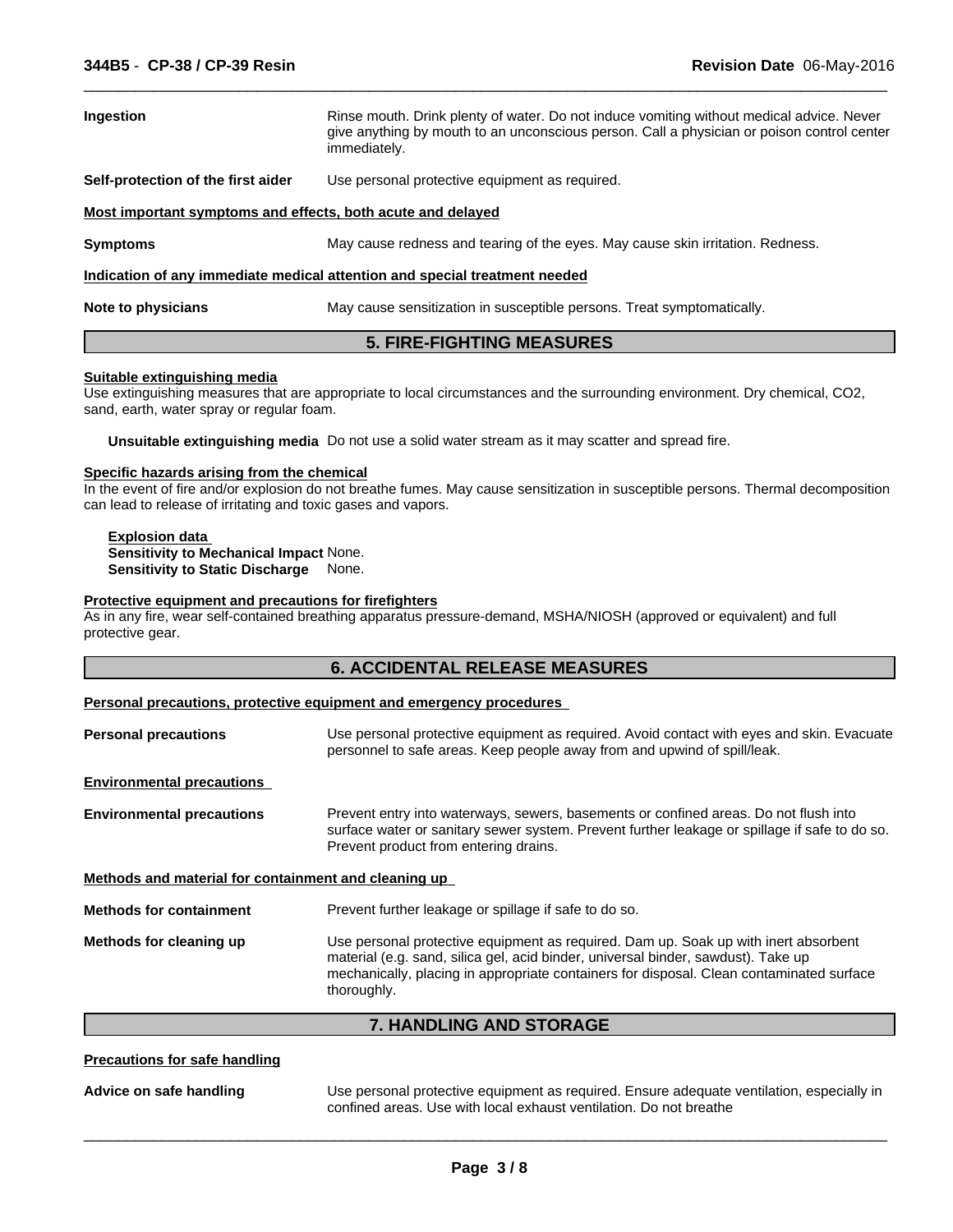|                                                              | dust/fume/gas/mist/vapors/spray.                                                                                                            |  |
|--------------------------------------------------------------|---------------------------------------------------------------------------------------------------------------------------------------------|--|
| Conditions for safe storage, including any incompatibilities |                                                                                                                                             |  |
| <b>Storage Conditions</b>                                    | Keep out of the reach of children. Keep containers tightly closed in a cool, well-ventilated<br>place. Keep in properly labeled containers. |  |
| Incompatible materials                                       | Strong oxidizing agents. Strong acids. Strong bases.                                                                                        |  |

 $\overline{\phantom{a}}$  ,  $\overline{\phantom{a}}$  ,  $\overline{\phantom{a}}$  ,  $\overline{\phantom{a}}$  ,  $\overline{\phantom{a}}$  ,  $\overline{\phantom{a}}$  ,  $\overline{\phantom{a}}$  ,  $\overline{\phantom{a}}$  ,  $\overline{\phantom{a}}$  ,  $\overline{\phantom{a}}$  ,  $\overline{\phantom{a}}$  ,  $\overline{\phantom{a}}$  ,  $\overline{\phantom{a}}$  ,  $\overline{\phantom{a}}$  ,  $\overline{\phantom{a}}$  ,  $\overline{\phantom{a}}$ 

### **8. EXPOSURE CONTROLS/PERSONAL PROTECTION**

### **Control parameters**

### **Exposure Guidelines** .

| <b>Chemical Name</b>                                      | <b>ACGIH TLV</b>             | <b>OSHA PEL</b>                                        | <b>NIOSH IDLH</b>                                                                        |
|-----------------------------------------------------------|------------------------------|--------------------------------------------------------|------------------------------------------------------------------------------------------|
| Propylene glycol monomethyl ether  <br>107-98-2           | STEL: 100 ppm<br>TWA: 50 ppm |                                                        | TWA: 100 ppm<br>TWA: $360 \text{ mg/m}^3$<br>STEL: 150 ppm<br>STEL: $540 \text{ mg/m}^3$ |
| Silica, amorphous, precipitated and<br>gel<br>112926-00-8 |                              | TWA: 20 mppcf<br>$(80)/(%$ SiO2) mg/m <sup>3</sup> TWA |                                                                                          |

*NIOSH IDLH Immediately Dangerous to Life or Health*

### **Appropriate engineering controls**

| <b>Engineering Controls</b> | Showers              |  |
|-----------------------------|----------------------|--|
|                             | Eyewash stations     |  |
|                             | Ventilation systems. |  |

#### **Individual protection measures, such as personal protective equipment**

| <b>Eye/face protection</b>            | Tight sealing safety goggles.                                                                                                                                                                                                                                                                                                    |
|---------------------------------------|----------------------------------------------------------------------------------------------------------------------------------------------------------------------------------------------------------------------------------------------------------------------------------------------------------------------------------|
| Skin and body protection              | Wear protective gloves and protective clothing.                                                                                                                                                                                                                                                                                  |
| <b>Respiratory protection</b>         | If exposure limits are exceeded or irritation is experienced, NIOSH/MSHA approved<br>respiratory protection should be worn. Positive-pressure supplied air respirators may be<br>required for high airborne contaminant concentrations. Respiratory protection must be<br>provided in accordance with current local regulations. |
| <b>General Hygiene Considerations</b> | When using do not eat, drink or smoke. Wash contaminated clothing before reuse. Regular<br>cleaning of equipment, work area and clothing is recommended.                                                                                                                                                                         |

### **9. PHYSICAL AND CHEMICAL PROPERTIES**

### **Information on basic physical and chemical properties**

| <b>Physical state</b><br>Appearance<br>Color | liquid<br><b>viscous</b><br>Cloudy amber | Odor<br>Odor threshold           | <b>Slight Solvent</b><br>No information available |
|----------------------------------------------|------------------------------------------|----------------------------------|---------------------------------------------------|
| <b>Property</b>                              | Values                                   | Remarks • Method                 |                                                   |
| рH                                           | No information available                 |                                  |                                                   |
| Melting point / freezing point               | No information available                 |                                  |                                                   |
| Boiling point / boiling range                | > 120 °C / > 248 °F                      |                                  |                                                   |
| <b>Flash point</b>                           | 94 °C / 201 °F                           | Pensky-Martens Closed Cup (PMCC) |                                                   |
| <b>Evaporation rate</b>                      | No information available                 |                                  |                                                   |
| Flammability (solid, gas)                    | No information available                 |                                  |                                                   |
| <b>Flammability Limit in Air</b>             |                                          |                                  |                                                   |
| <b>Upper flammability limit:</b>             | 13.7%                                    |                                  |                                                   |
| Lower flammability limit:                    | 1.5%                                     |                                  |                                                   |
| Vapor pressure                               | No information available                 |                                  |                                                   |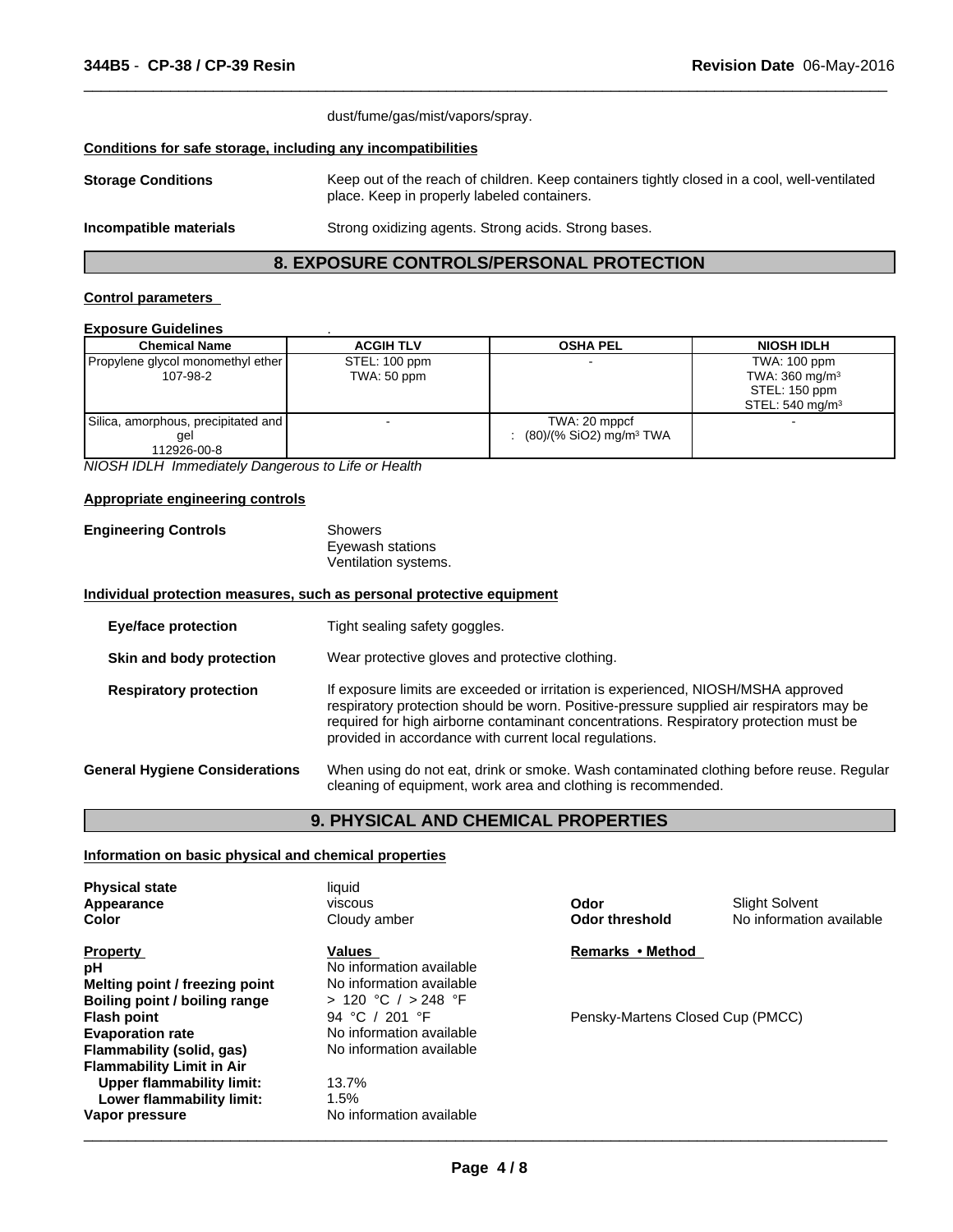| <b>Relative density</b><br>1.13<br><b>Water solubility</b><br>partially soluble<br>No information available<br>Solubility in other solvents<br>No information available<br><b>Partition coefficient</b><br>No information available<br><b>Autoignition temperature</b><br><b>Decomposition temperature</b><br>No information available<br><b>Kinematic viscosity</b><br>No information available<br><b>Dynamic viscosity</b><br>No information available<br><b>Explosive properties</b><br>Not an explosive | Vapor density               | No information available |
|-------------------------------------------------------------------------------------------------------------------------------------------------------------------------------------------------------------------------------------------------------------------------------------------------------------------------------------------------------------------------------------------------------------------------------------------------------------------------------------------------------------|-----------------------------|--------------------------|
|                                                                                                                                                                                                                                                                                                                                                                                                                                                                                                             |                             |                          |
|                                                                                                                                                                                                                                                                                                                                                                                                                                                                                                             |                             |                          |
|                                                                                                                                                                                                                                                                                                                                                                                                                                                                                                             |                             |                          |
|                                                                                                                                                                                                                                                                                                                                                                                                                                                                                                             |                             |                          |
|                                                                                                                                                                                                                                                                                                                                                                                                                                                                                                             |                             |                          |
|                                                                                                                                                                                                                                                                                                                                                                                                                                                                                                             |                             |                          |
|                                                                                                                                                                                                                                                                                                                                                                                                                                                                                                             |                             |                          |
|                                                                                                                                                                                                                                                                                                                                                                                                                                                                                                             |                             |                          |
|                                                                                                                                                                                                                                                                                                                                                                                                                                                                                                             |                             |                          |
|                                                                                                                                                                                                                                                                                                                                                                                                                                                                                                             | <b>Oxidizing properties</b> | Not applicable           |

### **Other Information**

**Softening point** No information available **VOC Content (%)** 

**Molecular weight** No information available<br>VOC Content (%) <br> $< 90 \text{ q/L}$ **Density Construction Construction Available**<br> **Bulk density No information available No information available** 

### **10. STABILITY AND REACTIVITY**

 $\overline{\phantom{a}}$  ,  $\overline{\phantom{a}}$  ,  $\overline{\phantom{a}}$  ,  $\overline{\phantom{a}}$  ,  $\overline{\phantom{a}}$  ,  $\overline{\phantom{a}}$  ,  $\overline{\phantom{a}}$  ,  $\overline{\phantom{a}}$  ,  $\overline{\phantom{a}}$  ,  $\overline{\phantom{a}}$  ,  $\overline{\phantom{a}}$  ,  $\overline{\phantom{a}}$  ,  $\overline{\phantom{a}}$  ,  $\overline{\phantom{a}}$  ,  $\overline{\phantom{a}}$  ,  $\overline{\phantom{a}}$ 

### **Reactivity**

No data available

**Chemical stability** Stable under recommended storage conditions. **Possibility of Hazardous Reactions** None under normal processing. **Conditions to avoid** Elevated Temperature. Incompatible materials. **Incompatible materials** Strong oxidizing agents. Strong acids. Strong bases. **Hazardous Decomposition Products** Thermal decomposition can lead to release of irritating and toxic gases and vapors.

### **11. TOXICOLOGICAL INFORMATION**

### **Information on likely routes of exposure**

### **Product Information**

| <b>Inhalation</b>   | No data available.                                                                                               |
|---------------------|------------------------------------------------------------------------------------------------------------------|
| Eye contact         | Irritating to eyes.                                                                                              |
| <b>Skin contact</b> | Irritating to skin. Repeated or prolonged skin contact may cause allergic reactions with<br>susceptible persons. |
| Ingestion           | No data available.                                                                                               |

| <b>Chemical Name</b>                          | Oral LD50             | Dermal LD50          | <b>Inhalation LC50</b> |
|-----------------------------------------------|-----------------------|----------------------|------------------------|
| Bisphenol A-epichlorohydrin                   | $= 11400$ mg/kg (Rat) |                      |                        |
| polymer<br>25068-38-6                         |                       |                      |                        |
| Propylene glycol monomethyl ether<br>107-98-2 | $=$ 5000 mg/kg (Rat)  | $= 13$ g/kg (Rabbit) | > 7559 ppm (Rat) 6 h   |

### **Information on toxicological effects**

**Symptoms** May cause skin irritation. May cause an allergic skin reaction. May cause redness and tearing of the eyes.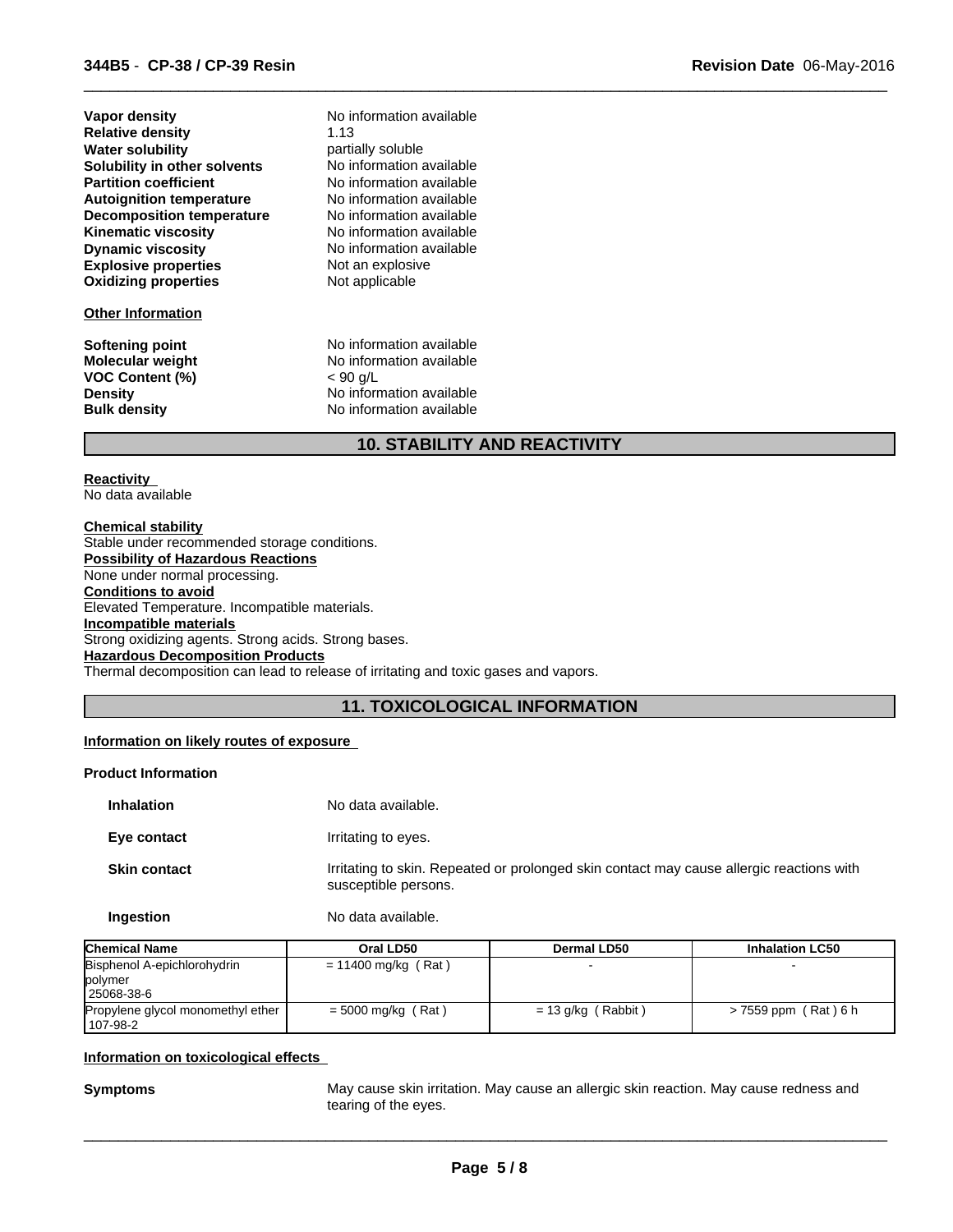### **Delayed and immediate effects as well as chronic effects from short and long-term exposure**

| <b>Sensitization</b>                   | May cause sensitization by skin contact.           |                                                                                                                       |            |                                                                                           |  |
|----------------------------------------|----------------------------------------------------|-----------------------------------------------------------------------------------------------------------------------|------------|-------------------------------------------------------------------------------------------|--|
| <b>Germ cell mutagenicity</b>          |                                                    | No information available.<br>The table below indicates whether each agency has listed any ingredient as a carcinogen. |            |                                                                                           |  |
| Carcinogenicity                        |                                                    |                                                                                                                       |            |                                                                                           |  |
| <b>Chemical Name</b>                   | <b>ACGIH</b>                                       | <b>IARC</b>                                                                                                           | <b>NTP</b> | <b>OSHA</b>                                                                               |  |
| Silica, amorphous,                     |                                                    | Group 3                                                                                                               |            |                                                                                           |  |
| precipitated and gel                   |                                                    |                                                                                                                       |            |                                                                                           |  |
| 112926-00-8                            |                                                    |                                                                                                                       |            |                                                                                           |  |
|                                        | IARC (International Agency for Research on Cancer) |                                                                                                                       |            |                                                                                           |  |
| Not classifiable as a human carcinogen |                                                    |                                                                                                                       |            |                                                                                           |  |
| <b>Reproductive toxicity</b>           |                                                    | No information available.                                                                                             |            |                                                                                           |  |
| <b>STOT - single exposure</b>          | No information available.                          |                                                                                                                       |            |                                                                                           |  |
| <b>STOT - repeated exposure</b>        |                                                    | No information available.                                                                                             |            |                                                                                           |  |
| <b>Chronic toxicity</b>                |                                                    |                                                                                                                       |            | Repeated contact may cause allergic reactions in very susceptible persons. Avoid repeated |  |
|                                        | exposure.                                          |                                                                                                                       |            |                                                                                           |  |
|                                        |                                                    | Eyes, Skin, Central nervous system, Respiratory system.                                                               |            |                                                                                           |  |
| <b>Target Organ Effects</b>            |                                                    |                                                                                                                       |            |                                                                                           |  |
| <b>Aspiration hazard</b>               | No information available.                          |                                                                                                                       |            |                                                                                           |  |

 $\overline{\phantom{a}}$  ,  $\overline{\phantom{a}}$  ,  $\overline{\phantom{a}}$  ,  $\overline{\phantom{a}}$  ,  $\overline{\phantom{a}}$  ,  $\overline{\phantom{a}}$  ,  $\overline{\phantom{a}}$  ,  $\overline{\phantom{a}}$  ,  $\overline{\phantom{a}}$  ,  $\overline{\phantom{a}}$  ,  $\overline{\phantom{a}}$  ,  $\overline{\phantom{a}}$  ,  $\overline{\phantom{a}}$  ,  $\overline{\phantom{a}}$  ,  $\overline{\phantom{a}}$  ,  $\overline{\phantom{a}}$ 

#### **Numerical measures of toxicity - Product Information**

**The following values are calculated based on chapter 3.1 of the GHS document** .

**ATEmix (oral)** 11,798.00 mg/kg

### **12. ECOLOGICAL INFORMATION**

#### **Ecotoxicity**

Toxic to aquatic life with long lasting effects

### 20 % of the mixture consists of components(s) of unknown hazards to the aquatic environment

| <b>Chemical Name</b>                          | Algae/aquatic plants | Fish                                                                                                        | Crustacea |
|-----------------------------------------------|----------------------|-------------------------------------------------------------------------------------------------------------|-----------|
| Propylene glycol monomethyl ether<br>107-98-2 |                      | $\vert$ 20.8: 96 h Pimephales promelas q/L 23300: 48 h Daphnia magna mg/L<br>LC50 static 4600 - 10000: 96 h | EC50      |
|                                               |                      | Leuciscus idus mg/L LC50 static                                                                             |           |

#### **Persistence and degradability**

No information available.

#### **Bioaccumulation**

| <b>Chemical Name</b>              | <b>Partition coefficient</b> |
|-----------------------------------|------------------------------|
| Propylene glycol monomethyl ether | $-0.437$                     |
| 107-98-2                          |                              |

#### **Other adverse effects**

No information available

### **13. DISPOSAL CONSIDERATIONS**

| Waste treatment methods       | Disposal should be in accordance with applicable regional, national and local laws and |
|-------------------------------|----------------------------------------------------------------------------------------|
| Disposal of wastes            | regulations.                                                                           |
| <b>Contaminated packaging</b> | Do not reuse container.                                                                |

### **14. TRANSPORT INFORMATION**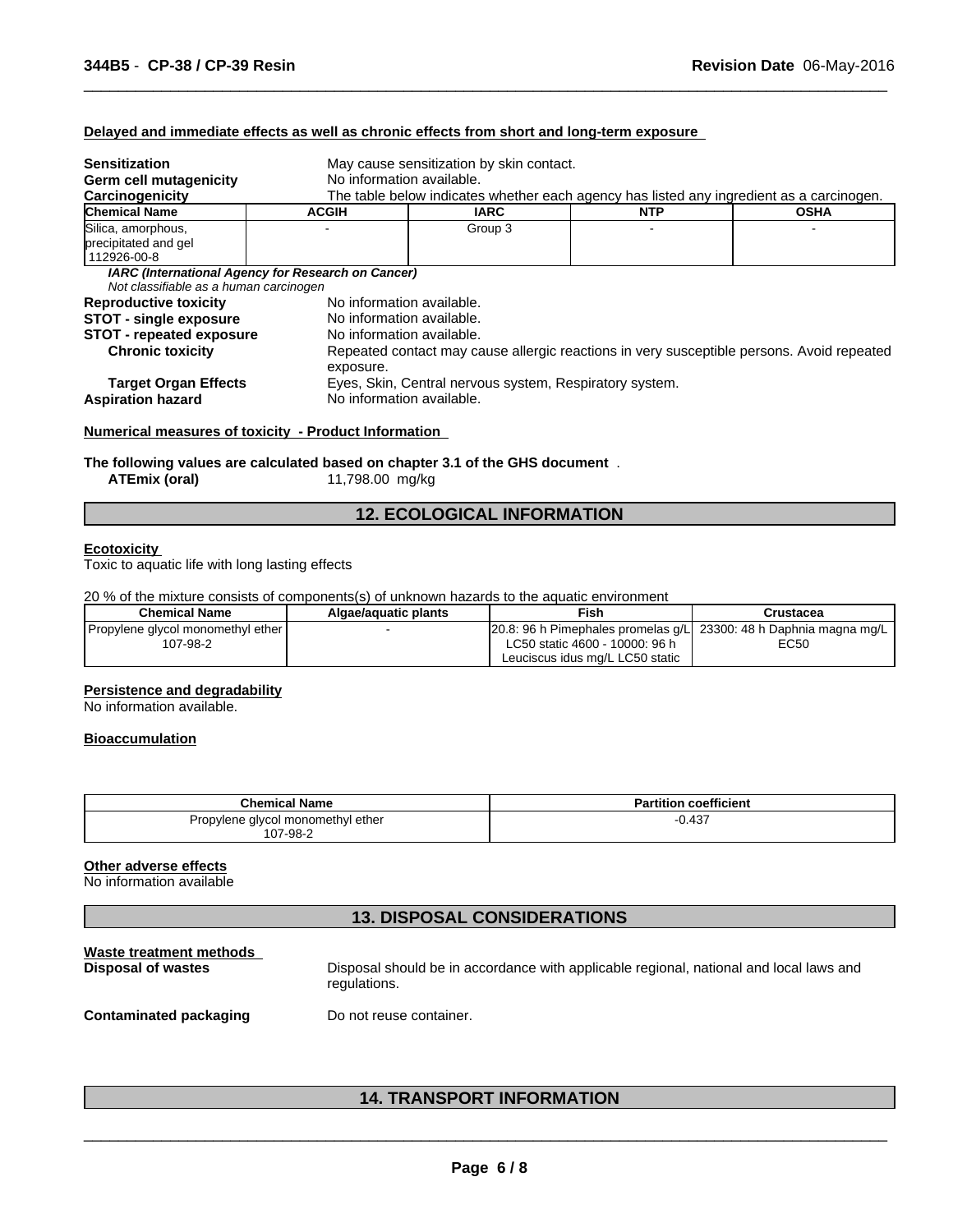| <u>DOT</u>                                                                                                                                                           | Not regulated                                                                                                                                                                                                            |
|----------------------------------------------------------------------------------------------------------------------------------------------------------------------|--------------------------------------------------------------------------------------------------------------------------------------------------------------------------------------------------------------------------|
| <b>TDG</b>                                                                                                                                                           | Not regulated                                                                                                                                                                                                            |
| <b>IATA</b><br>UN/ID no<br>Proper shipping name<br><b>Hazard Class</b><br><b>Packing Group</b><br><b>ERG Code</b><br><b>Special Provisions</b><br><b>Description</b> | <b>UN3082</b><br>Environmentally hazardous substance, liquid, n.o.s.<br>9<br>Ш<br>9L<br>A97, A158, A197<br>UN3082, Environmentally hazardous substance, liquid, n.o.s. (Bisphenol A-epichlorohydrin<br>polymer), 9, III  |
| <b>IMDG</b><br>UN/ID no<br>Proper shipping name<br><b>Hazard Class</b><br><b>Packing Group</b><br>EmS-No<br><b>Special Provisions</b><br><b>Description</b>          | <b>UN3082</b><br>Environmentally hazardous substance, liquid, n.o.s.<br>9<br>Ш<br>$F-A, S-F$<br>274, 335<br>UN3082, Environmentally hazardous substance, liquid, n.o.s. (Bisphenol A-epichlorohydrin<br>polymer), 9, III |

 $\overline{\phantom{a}}$  ,  $\overline{\phantom{a}}$  ,  $\overline{\phantom{a}}$  ,  $\overline{\phantom{a}}$  ,  $\overline{\phantom{a}}$  ,  $\overline{\phantom{a}}$  ,  $\overline{\phantom{a}}$  ,  $\overline{\phantom{a}}$  ,  $\overline{\phantom{a}}$  ,  $\overline{\phantom{a}}$  ,  $\overline{\phantom{a}}$  ,  $\overline{\phantom{a}}$  ,  $\overline{\phantom{a}}$  ,  $\overline{\phantom{a}}$  ,  $\overline{\phantom{a}}$  ,  $\overline{\phantom{a}}$ 

### **15. REGULATORY INFORMATION**

| <b>International Inventories</b> |          |
|----------------------------------|----------|
| <b>TSCA</b>                      | Complies |
| <b>DSL/NDSL</b>                  | Complies |
| <b>EINECS/ELINCS</b>             | Complies |
| <b>IECSC</b>                     | Complies |
| <b>KECL</b>                      | Complies |
| <b>PICCS</b>                     | Complies |
| <b>AICS</b>                      | Complies |
|                                  |          |

#### **Legend:**

**TSCA** - United States Toxic Substances Control Act Section 8(b) Inventory

**DSL/NDSL** - Canadian Domestic Substances List/Non-Domestic Substances List

**EINECS/ELINCS** - European Inventory of Existing Chemical Substances/European List of Notified Chemical Substances

**ENCS** - Japan Existing and New Chemical Substances

**IECSC** - China Inventory of Existing Chemical Substances

**KECL** - Korean Existing and Evaluated Chemical Substances

**PICCS** - Philippines Inventory of Chemicals and Chemical Substances

**AICS** - Australian Inventory of Chemical Substances

### **US Federal Regulations**

### **SARA 313**

Section 313 of Title III of the Superfund Amendments and Reauthorization Act of 1986 (SARA). This product does not contain any chemicals which are subject to the reporting requirements of the Act and Title 40 of the Code of Federal Regulations, Part 372

### **SARA 311/312 Hazard Categories**

| Acute health hazard               | Yes |  |
|-----------------------------------|-----|--|
| Chronic Health Hazard             | Yes |  |
| Fire hazard                       | No. |  |
| Sudden release of pressure hazard | No. |  |
| <b>Reactive Hazard</b>            | N٥  |  |

### **CWA (Clean Water Act)**

This product does not contain any substances regulated as pollutants pursuant to the Clean Water Act (40 CFR 122.21 and 40 CFR 122.42)

### **CERCLA**